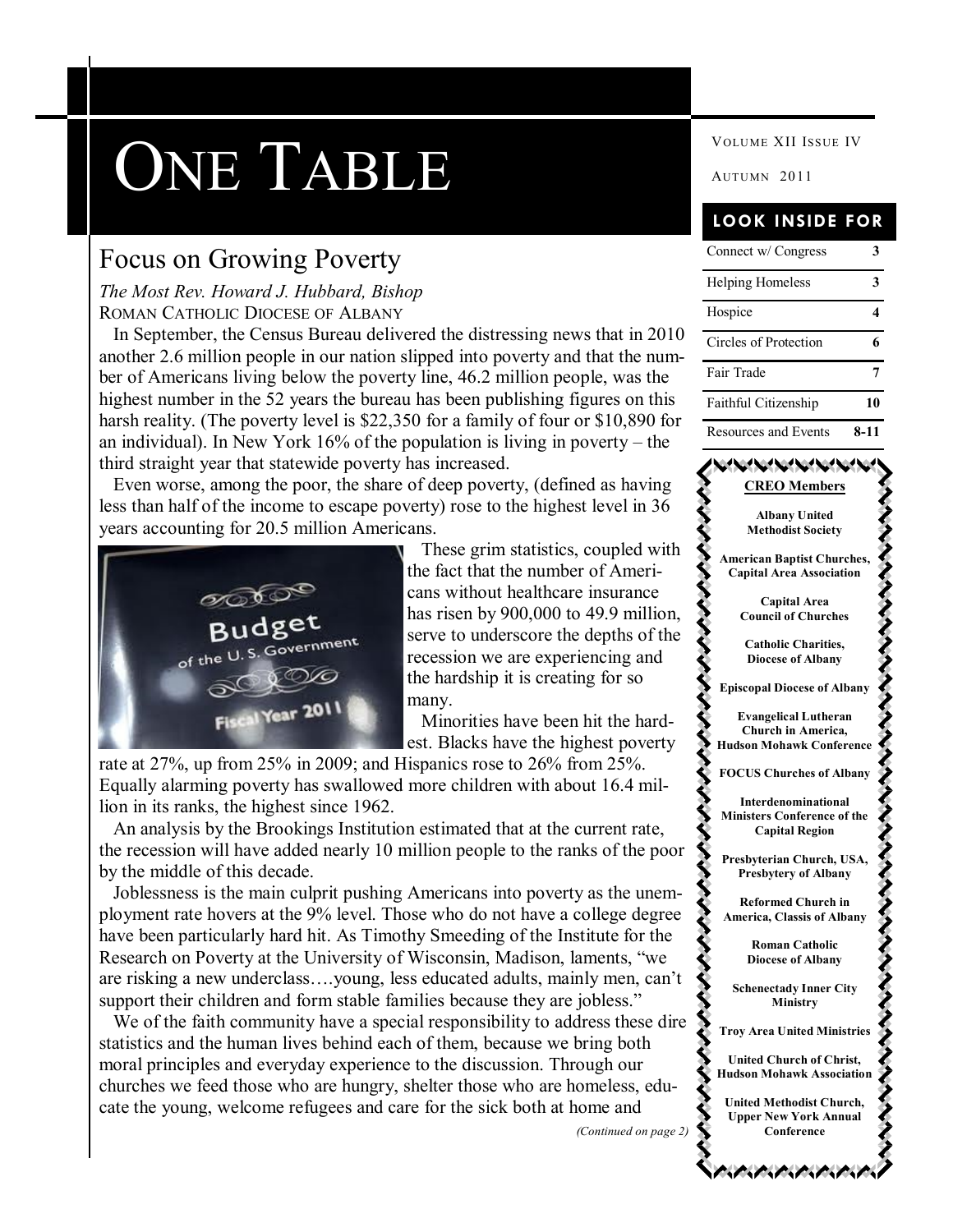### **Focus on Poverty Cont'd...**

abroad. *(Continued from page 1)*

 As Chairperson for the Catholic Bishops Committee on International Peace and Justice, I recently wrote to the members of Congress to offer several moral criteria to help guide the

difficult choices they must make in this challenging economic climate. I noted that:

- Every budget and job decision should be assessed by whether it protects or threatens human life and dignity.
- A central moral measure of any budget and job proposal is how it affects "the least of these" (Matthew 25). The needs of those who are hungry and homeless, without work or in poverty should come first.
- Government and other institutions have a shared responsibility to promote the common good of all, especially ordinary workers and families who struggle to live in dignity in difficult economic times.

―We of the faith community have a special responsibility to address these dire statistics and the human lives behind each of them, because we bring both moral principles and everyday experience to the discussion."

 Hence, a just framework for these decisions cannot rely on disproportionate cuts in essential services to poor persons either at home or abroad. It requires shared sacrifice by all, including raising adequate revenues, eliminating unnecessary military and other spending, and

> addressing the long-term costs of health insurance and retirement programs fairly.

 Yes, the moral measure of the budget and jobs debate is not which party wins or which powerful interests prevail, but rather how those who are jobless, hungry, homeless or poor are treated. Their voices are too often missing in the corridors of Congress, but they have the most compelling moral claim on our consciences and our common resources.

 I hope all our partners in the faith community will join us in this

advocacy on behalf of the poor and unemployed in our midst.

*Read more at the National Catholic Reporter:*  <http://ncronline.org/print/26747>. ■

### **The Details...**

Deadline for Submission *One Table* Autumn Edition

Jan/Feb/March…Dec 30

 Please help us by updating your contact information. We mail our newsletters Third Class for a first-class reason – to save money. While some newsletters may arrive late, we hope the message will always be timely. **This edition was distributed the week of Oct 9.**

 *One Table* is published quarterly by the Capital Region Ecumenical Organization on recycled paper. Circulation: 450 per hard copy issue, 650 per email, and is archived at [albanypresbytery.org.](http://albanypresbytery.org/one_table_newsletter.html) *One Table* serves as an ecumenical voice in our region and is supported by CREO members and *One Table* readers. Only motions duly passed at Board meetings reflect the official actions of the entire Capital Region Ecumenical Organization. Opinions expressed by contributing writers are not necessarily those of CREO.

 Articles, news items, and announcements are invited. Publication cannot be guaranteed, but all submissions will be reviewed for use. The Coordinator reserves the right to edit material to conform to editorial policy, style and length. Unless otherwise attributed, articles are compiled and/or written by the Coordinator. ■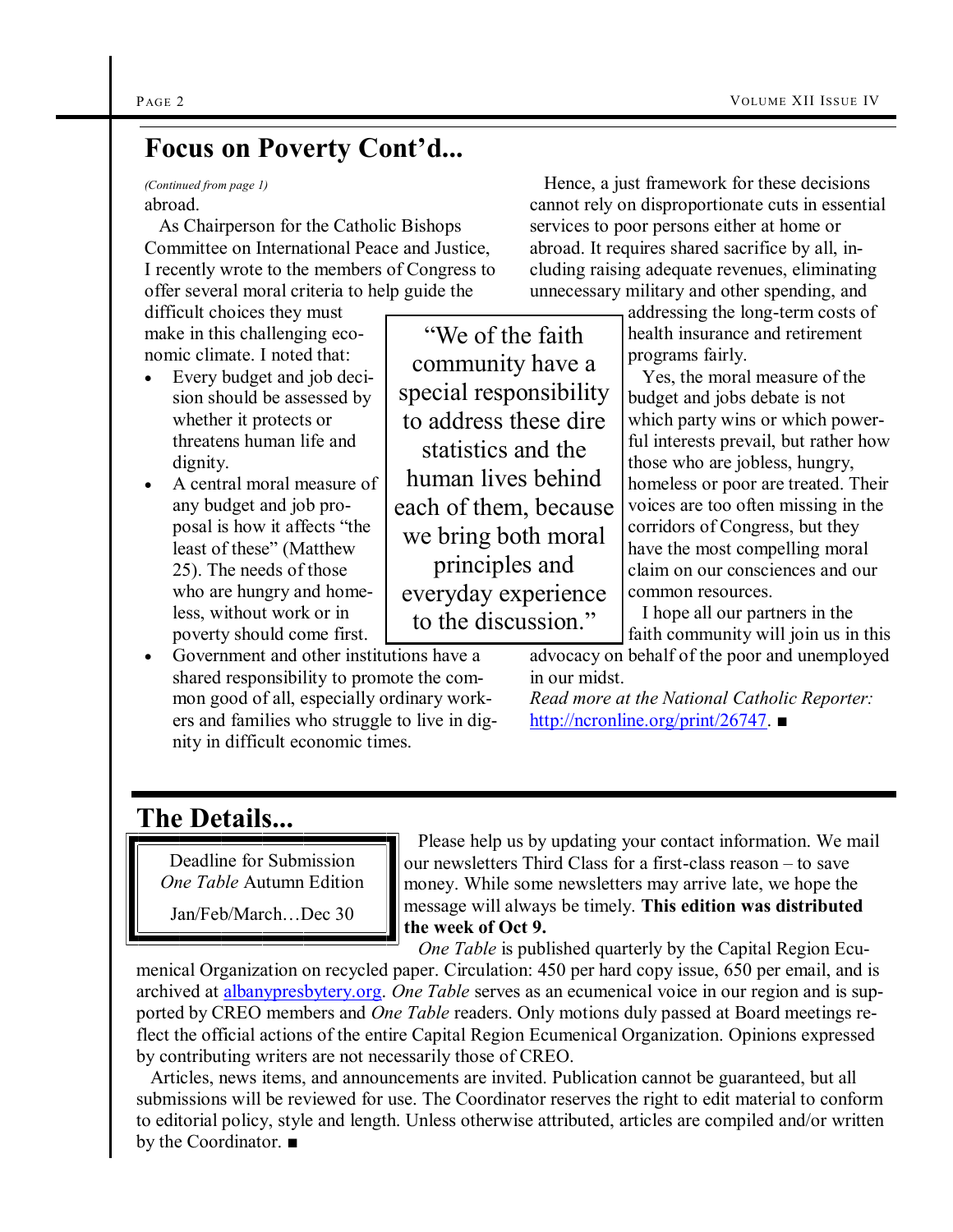### **Connect your Faith with Congress**

 In the face of the nation's fiscal and employment crises, Congress needs to hear your voice: a moral voice of reason, calling for love of neighbor.

Twelve legislators, known as the "Super" Committee," have been given immense power over U.S. federal budget decisions that will impact many years to come. Social safety net programs such as WIC, SNAP, Medicaid, Medicare, Social Security, and others are in danger of drastic cuts.

 **Please call our Senators and your Congress member and ask for a Faithful Budget**  that preserves the dignity and protects the wellbeing of God's most vulnerable people. To get more involved, visit [www.nccendpoverty.org.](http://www.nccendpoverty.org/budget/faithfulbudget.html)

 The National Council of Churches Poverty Initiative has provided a call-in number ([1-888](tel:1-888-784-0527) [-784-0527\)](tel:1-888-784-0527) to connect with the Capitol

Switchboard. You will have to ask an operator to connect you to your Senator or Congressman's office.

Once you are connected



with that office: "Hi, I'd like to leave a message about the federal budget." Once you reach the staffer or a voice mail, say something like: "Hi my name is  $\qquad \qquad$  and I am from (city, NY). As a person of faith, I am concerned that the federal budget negotiations are putting the most vulnerable peoples' dignity and livelihood in peril. I believe programs that provide health care, nutrition assistance, shelter, education, and care for God's Creation should be protected. I ask that you ensure options such as closing corporate tax loopholes and other revenue-raising opportunities remain on the negotiating table." $\blacksquare$ 

### **Helping People who are Homeless**

*Fr. George Brennan, Executive Director* CAPITAL AREA COUNCIL OF CHURCHES

 Recently, I have met with representatives from social service agencies, directors of shelter facilities, administrators of foundation grants, and volunteers. We are all aware that, over the past few years, the number of homeless individuals and families has increased and the availability of funding has decreased. At one meeting we talked about the even bigger challenge of providing for homeless people on Code Blue nights, when the temperature falls below 10 degrees and sleeping outside is not an option. On those nights many service providers are making extra efforts to take in more people than usual, so that no one has to die in the cold. I am inspired by the openness and the spirit of cooperation that exists everywhere.

 Our Emergency Overflow Shelter is facing the same challenges as everyone else and the need for more funding has never been greater. If you have already given, thank you for your continued support. Please tell others about the need

and contact our office if you have any questions or suggestions.

### **Shelter Wish List**

**Cleaning products:** Pine Sol, bleach, laundry detergent, dish detergent, dryer sheets **Paper products:** paper towels, napkins, toilet paper, facial tissue, heavy duty 20 gal. trash bags, food service gloves; heavy duty paper hot cups, bowls, plates; sturdy plastic eating utensils **Clothing:** new socks & underwear for men **Toiletries:** small sized toothpaste, shampoo, soap, deodorant, shaving cream, disposable razors, hand sanitizer

**Food:** cereal, Kool-Aid mix, canned apple or orange juice, snacks (cookies, popcorn, etc.), sugar, coffee, powdered creamer

**Volunteers** to help with meals, make beds, do laundry, sign in guests, etc.

Call the Shelter phone at 426-1227 after Oct. 20th. Financial gifts always welcome and needed. Please make checks out to "CACC Shelter Acct." and mail to CACC, 646 State St., Albany, NY  $12203$  ■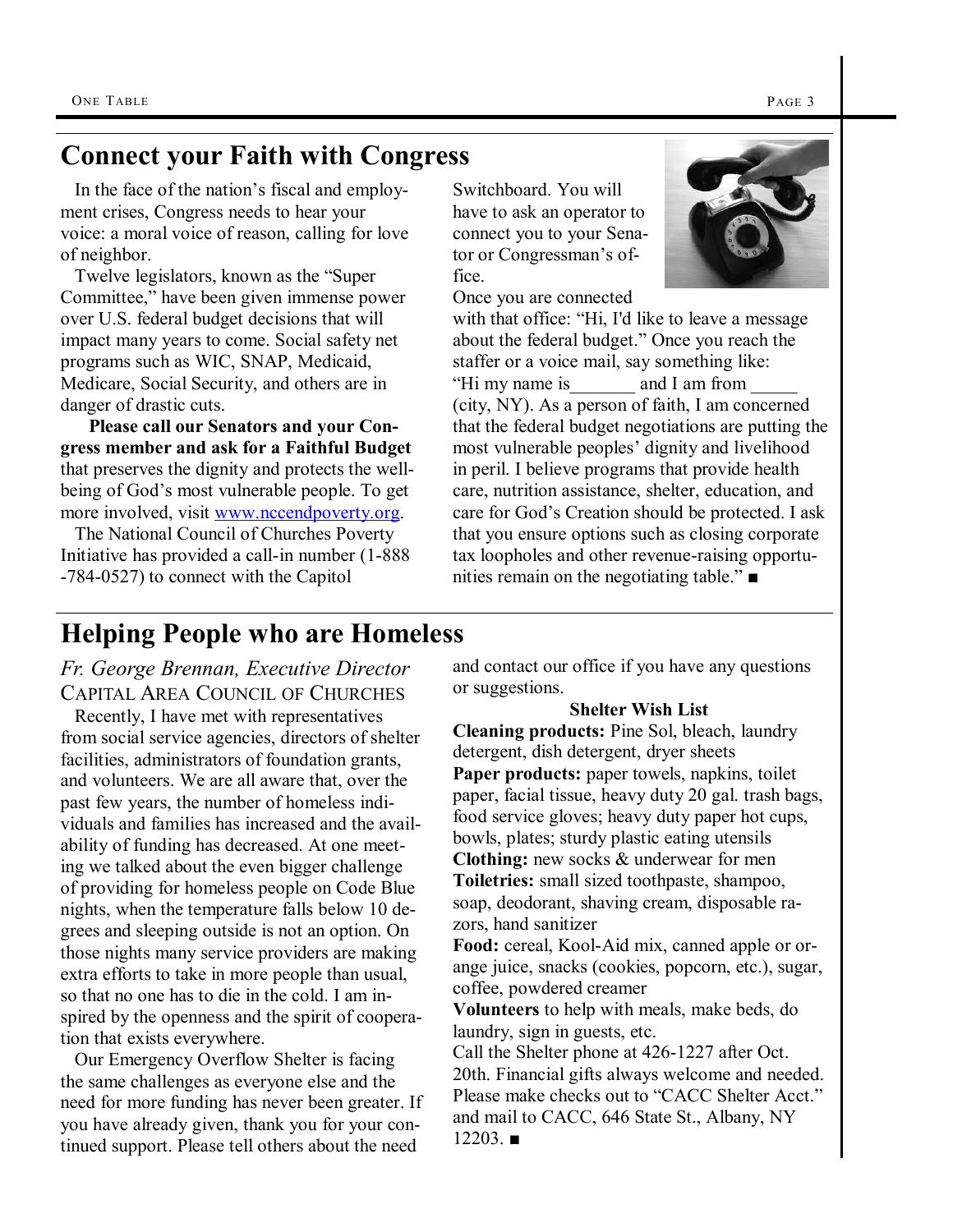### **A Caring Pastor's Best Friend**

*Rev. Don Stake Public Relations Specialist* THE COMMUNITY HOSPICE

 The call came early one morning. The voice on the other end of the line identified itself as being a chaplain of The Community Hospice, and informed me that a member of the church I served as pastor was now a hospice patient.

 That began a relationship between me and a whole team of people who would serve my friend/parishioner and his family for weeks.

 The Hospice Team included then, as it does now: a physician certified in hospice care who would over-see the care plan and relate to the patient's primary physician; a nurse who would be the one to manage the continuing care; a so-

cial worker to help the patient and his family work through a variety of issues, emotional, social and practical; perhaps a home health aide, if needed; a volunteer to provide ongoing friendship and assistance with anything that needed doing; and the chaplain.

 The chaplain was to become my contact. A clergyperson of another

denomination, she was trained to minister to the spiritual needs of people approaching end of life. If I saw something that I thought some member of the team ought to know about, she was the one I'd call.

 Every week or so, the team as a whole would meet and review the care plan for my friend. Often the chaplain called me before the team meeting to ask if there were any concerns I wanted to pass along. Just as often she'd call after the team meeting to pass along something they thought I should know, like where congregational resources might be brought in, or something specific I might do.

 It was a good thing for me to know that a chaplain was visiting my friend/parishioner. On some occasions, I found out that parishioners would talk more freely to a hospice chaplain than to the preacher they knew too well. The

chaplains didn't have the denominational or doctrinal label, and



welcomed candid sharing.

 I also found that hospice patients who were my friends/parishioners were willing, even eager, to talk with me about what they had shared with the chaplains. I benefitted from the chaplain's conversations.

 Chaplains were there to care for family members, as were other members of the team, and

would interpret the spiritual needs of their loved one to the family.

 All this is to describe how The Community Hospice offers support and reinforcement of the pastoral care provided by the congregation's minister and people. The members of the Hospice Interdisciplinary Team very soon become the very best friends of any pastor who truly cares about his/her people. As the

team members improve the quality of life of those people receiving hospice care, they improve the quality of compassion-ate care a pastor can give as well.

 Last, but far from least, I found that the Hospice team cared for me too. They knew that ministers grieve when parishioner-friends are seriously ill and die. They brought their healing skills to bear on the pain of loss that any caring clergyperson will experience.

 So, my clergy colleagues, get to know The Community Hospice, or the hospice that is closest to you. When sickness and sorrow strike folks in your congregation, the Hospice team members are the best friends you will ever have.

 *Don is a retired minister in the Albany Presbytery, now the Public Relations Specialist for The Community Hospice. He may be reached at 518- 285-8179 or [dstake@communityhospice.org](mailto:dstake@communityhospice.org). ■*

―They brought their healing skills to bear on the pain of loss that any caring clergyperson will experience."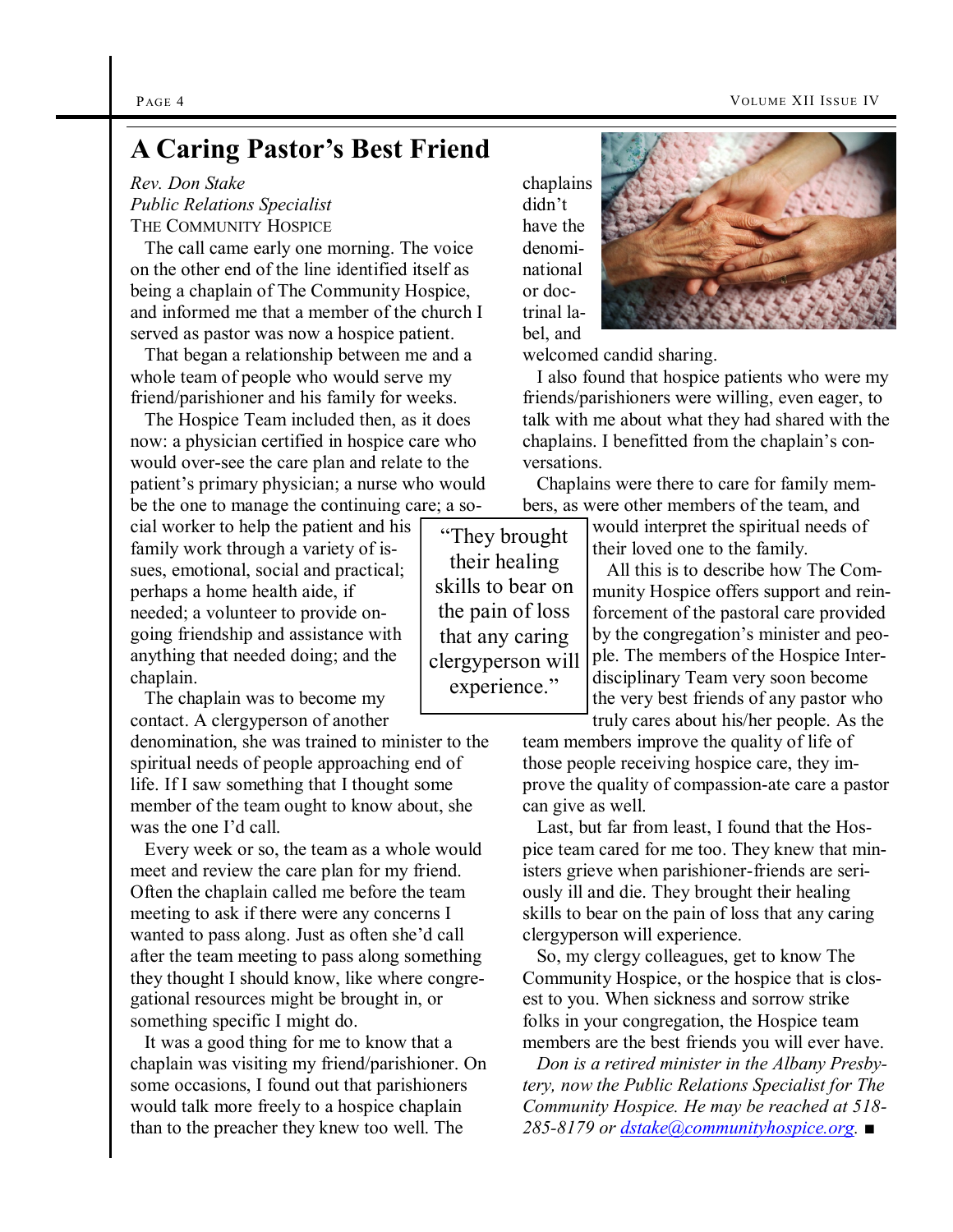### **Grief Support Groups for Children**

The Community Hospice is starting its fall series of "Wave Riders" support groups for grieving children grades K-8. These free programs offer a safe environment for sharing grief experiences and opportunities to seek healing and growth through various activities. Young people are always grouped by age, and free programs for parents and guardians meets at the same time. Albany County groups (call Mary Crea: 694-4968) meet Tuesdays from Oct. 25- Dec. 6; Rensselaer County groups (call Will Hannah: 285-8100) meet on Mondays from Nov. 14-Dec. 12; Schenectady County groups (call Lauren: 377-8846) meet Tuesdays from Oct. 18-Nov. 22. Special programs for younger and older children are also available. Call Tara: 724-0248 for information about Albany County teen program (high



school), and Candice: 694-4966 for information about the "Big Hurts/Little Tears program for preschoolers, ages 3-5. Pre-registration is required; learn more at [www.communityhospice.org](http://www.communityhospice.org/page.aspx?pid=266). ■

### **Major Theological Online Resource Launched**

 A unique and ambitious web-based theological resource has been launched in Geneva by the World Council of Churches and Globethics.net. It aims to redress a global imbalance of access to research materials in theology and related disciplines, bring ecumenical sharing of theological resources into the 21st century, and form a new generation of ecumenical leaders.

 The growing Global Digital Library on Theology and Ecumenism (GlobeTheoLib) currently contains several hundred thousand articles, documents and other academic resources that can be accessed online free-of-charge by registered participants.

 GlobeTheoLib is intended to use new digital models of information exchange to make the theological voices and resources of the global South more visible and accessible, across national, cultural and denominational barriers. It uses the electronic platform of Globethics.net, the Geneva-headquartered organization that already holds more than 650,000 full-text documents in its Global Digital Library on Ethics.

 GlobeTheoLib provides access to journals, books, training materials, and theses and dissertations on theology and ecumenism. It also gives registered participants the opportunity to submit their own documents and publications to share with others from around the world.

 The project is supported by a consortium that includes associations of theological libraries and seminaries, as well as mission organizations, foundations, Regional Ecumenical Organizations, and Christian World Communions. The project has been co-initiated and planned by the WCC programme on Ecumenical Theological Education (ETE).

 Content for GlobeTheoLib comes from four major sources: commercial publishers with whom GlobeTheoLib has subscriptions to make content available to registered participants; rapidly growing Open Access repositories; partner institutions that make their own resources available via GlobeTheoLib; and registered participants who are able to submit their own documents to the library.

 The World Council of Churches brings together 349 Protestant, Orthodox, Anglican and other churches representing more than 560 million Christians in over 110 countries, and works cooperatively with the Roman Catholic Church internationally.

 Globethics.net is a global network that promotes the exchange of insights and research on ethics and values between experts, institutions, and individuals, and whose International Secretariat is based in Geneva.

For more, visit [www.globethics.net/gtl](http://www.globethics.net/gtl). ■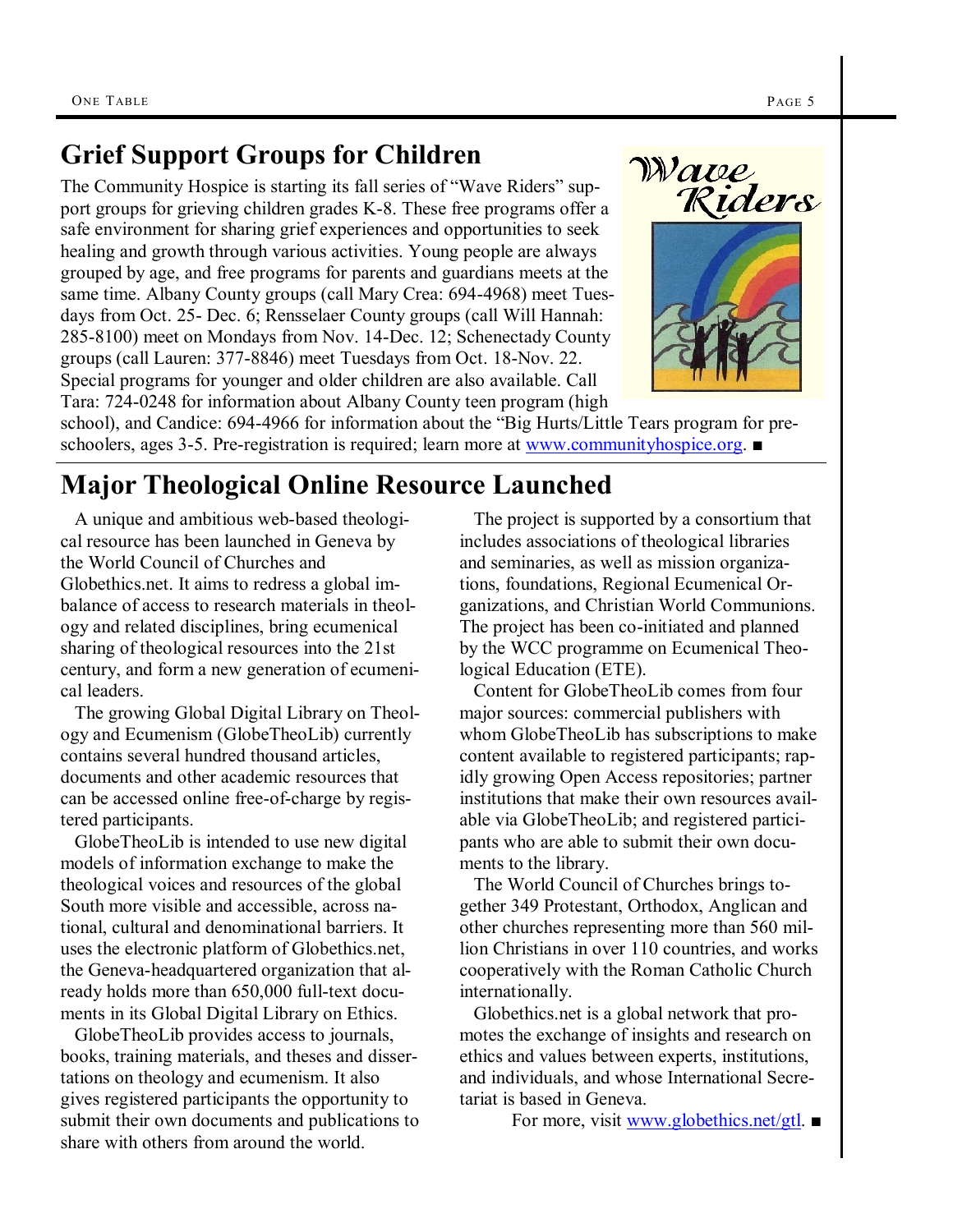### Circles of Protection

*Rev. Deb Jameson,* 

*Director of Community Ministry* FOCUS CHURCHES OF ALBANY

 In my first year with FOCUS (1999) I found myself, a rookie community minister, face-toface in an escalating conflict with an angry, aggressive person at the FOCUS Winter Breakfast. It flashed through my thoughts again - "is it safe for me to be doing this kind of work? Considering the addictions, illness and instability of some of the guests who frequently come in for a meal?". My question was answered immediately as seven breakfast guys jumped up from their tables and surrounded me in a circle of protection. No harm done and the situation was defused. From that day on I knew I was with a group of people who valued the peace the breakfast volunteers, guests & staff provided, - and, sensed more deeply the particular holiness of that space and community.

 The story has sustained me all these years and has reminded me again of the gospel's call to seek the welfare of the most vulnerable among us – encircling the poor with care and justice. Do we do this? What might it look like?

 Many of us are disturbed to see what's happening at the state and federal level with suggested budgets that neglect, blame and punish the poorest of our country's citizens. What do we make of the federal debt deal carved out this summer? What Congress and the "Super Committee" will do now will affect us in the coming decade as they reduce the deficit by \$2.1 trillion. So what's being put on the line? Almost everything if you are poor in this country. Many of the anti-poverty and anti-hunger programs are in grave danger of being reduced or cut, with disastrous consequences to those Jesus calls "the least of these". This includes food stamps (now called SNAP nationally), free and reduced priced school meals, low-income child and health care, Medicaid, health insurance for children, shelters, child abuse prevention to name some.

 We can be gratified that our church leadership is speaking up at such a critical juncture. Denominations represented in FOCUS have weighed in on "what's next" in our country's attempt to move out of recession and debt.

 Along with hundreds of other people of faith representing large constituencies - Baptist, Reformed, AME, Methodists and Presbyterians have signed on to A Circle of Protection: A Statement on Why We Need to Protect Programs for the Poor. It is an important proclamation that reminds us of who we are in community. I invite you to read it ([www.circleofprotection.us\)](http://www.circleofprotection.us) and challenge us all to finds ways to encircle the most vulnerable of our sisters and brothers. ■

 A long-time desire and plan of the FOCUS community to provide a community meal year-round is now a reality, as the Breakfast Program expands into a 12-months-a-year soup kitchen open to anyone in the city who is in need of a breakfast meal and a take-away lunch. On October 4, Breakfast Express began serving a cold buffet breakfast two mornings a week, Tuesday and Wednesday, from 7:30-8:30am at Westminster Presbyterian Church on State Street.

 In November, the Winter Breakfast Program will resume for its 28th year. It will serve a hot breakfast three days a week, Tuesday-Thursday, from 7-9am. Traditionally, the Winter Breakfast Program has ended in April. In 2012, however, Breakfast Express will start again and will provide its cold breakfast buffet two days a week through-out spring, summer and fall.

 Volunteers are needed. If you are interested and have the gift of rising early and cheerfully in the morning, we want to talk with you. Please call Paula Hennessy at the FOCUS office, 443-0460, or email: [info@focuschurches.net.](mailto:info@focuschurches.net) FOCUS will provide a lunch and orientation for Breakfast Program volunteers on Thursday, October 27, at noon at Westminster Presbyterian Church. ■

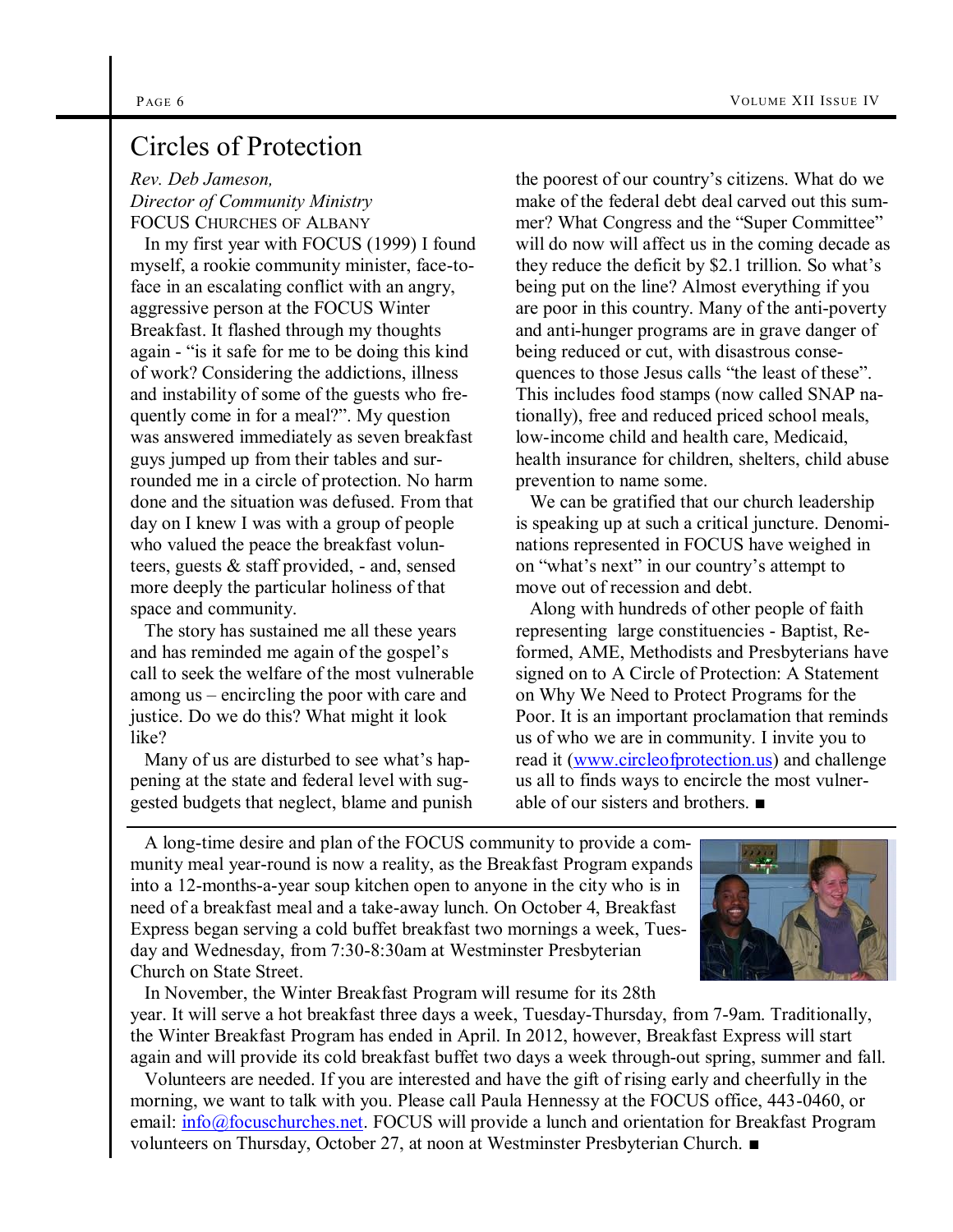### **Fair Trade; Making a Difference in Guatemala**

### *Kim Anderson, Owner*

MANGO TREE IMPORTS

"I never went to school, I am a single mother and I only have one son. I used to go to the mountains every day to get firewood to sell. It was very hard work, walking up and down the mountain, looking for wood, taking limbs off the trees, chopping them into smaller pieces with my machete.

 I worked like a man and I can still feel the struggle in my body. It's shameful to rely on your children but I had no choice, my son would have to help me doing this work.

 I am grateful now for the opportunity to sell my products in a Fair Trade market---there are not too many places in Guatemala to sell them, and when we do sell them, we get very little money. I do not have to go the mountains anymore. I am a lucky woman and I have a lot of gratitude for this opportunity" (Maria from Cantel Guatemala).

 Working through fair trade, Mayan Hands, offers opportunities to about 200 talented Mayan weavers like Maria. Fair trade has enabled them to overcome extreme poverty. Their children are now well fed, and they are all going to school, some to high school and the university!

 Counting on a small but regular income, the women can plan and even save a little. Furthermore, in a society where women are second-class citizens, getting a fair return for their work empowers the women vis-a-vis their husbands and in their communities, and boosts their self esteem.

 Fair trade is changing the lives of Mayan women, and of thousands of artisans all over the world. Won't you open the doors of your churches, places of work, or homes to these talented artisans?

 Turn the vestibules of your churches, your offices or living rooms into a vibrant and colorful marketplace where people will find unique, handcrafted items for their loved ones. The sales are fun, the products sell themselves, and you contribute your part in making this world a better place! *Join the Ballston Spa Fair Trade Coalition's 3rd annual conference on Oct 22 to learn more. Visit [www.mangotreeimports.com](http://www.mangotreeimports.com) or call 518-288-3554 for details.* ■

### **Fair Trade Your Holiday**

 For gift-givers looking for faithful ways to express their love for family and friends while also helping to make the world a more just place, there is a shopping alternative.

 Two women in the Capital Region have combined their Fair Trade and "positiveimpact" business practices to create **Live Well Sales**. Fairly traded jewelry, accessories, gifts for kids, home décor, and chocolate can be purchased through sales at homes, offices or faith communities. All of the products provided by the two women are fairly traded.

 Kim Andersen at Mango Tree Imports supplies a wide variety of art, accessories and jewelry from her store in Ballston Spa. Brenda Rosenbaum at Mayan Hands is proud to market beautiful scarves, textiles and accessories woven by over 200 women in twelve different cooperative groups in Guatemala. Andersen and Rosenbaum are on a mission to make the world a better place through the simple habit of shopping responsibly and with heart.



 Contact either of them for more information about hosting a sale to offer alternative gift giving this holiday season. Kim Andersen: 518-288-3554 [www.mangotreeimports.com](http://www.mangotreeimports.com) or Brenda Rosenbaum: 518-438-5636 or

[www.mayanhands.org](http://www.mayanhands.org) ■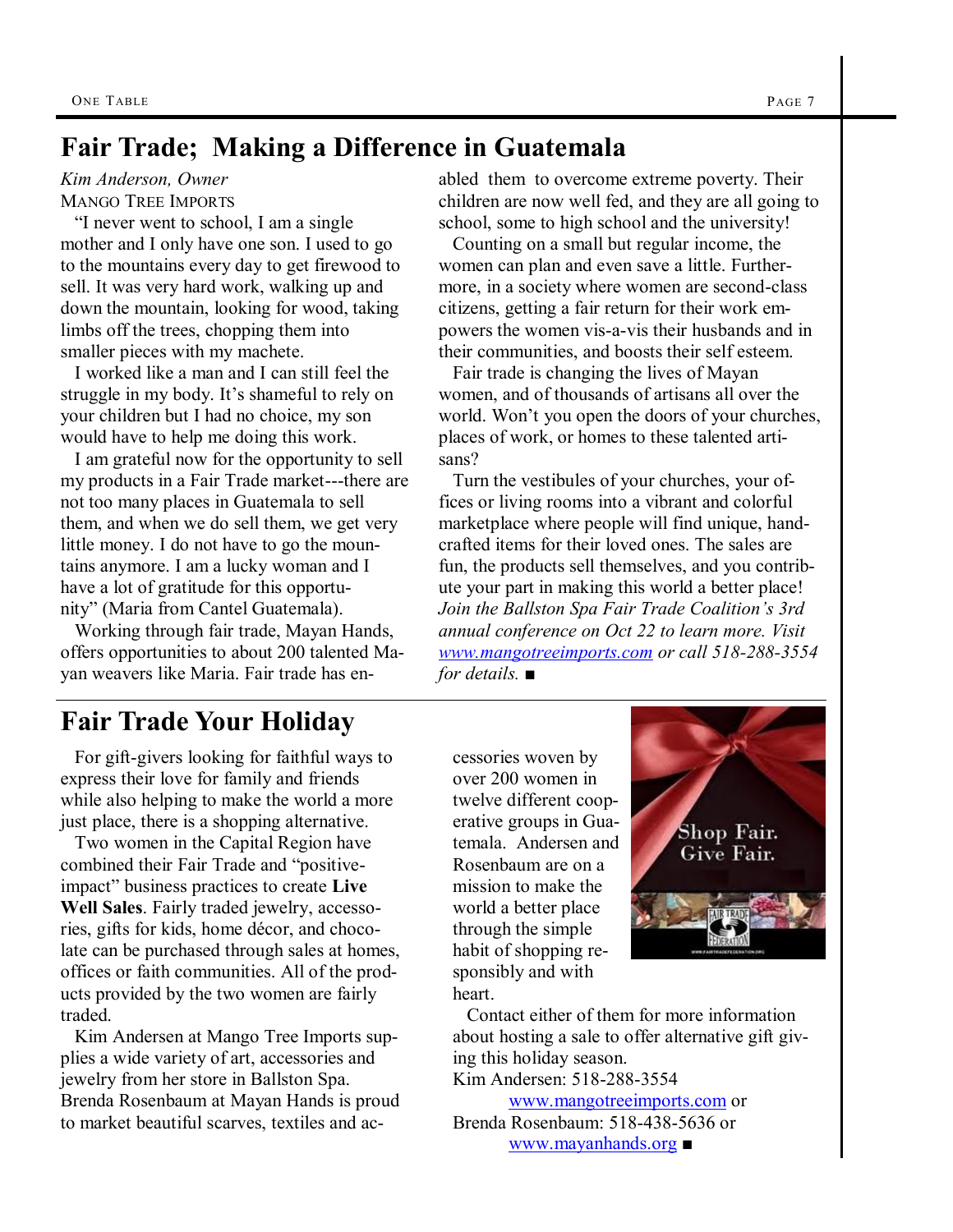

## **Resources and Announcements**  *For your newsletter or bulletin*

### **Energy Stewardship Webinar Series**

GreenFaith, with US EPA's ENERGY STAR for Congregations Office, invites you to a free threepart webinar series - Energy Stewardship for Religious Facilities. It's open to leaders, members and managers of religious bodies across the country.

Most religious facilities can reduce their energy use and costs substantially, but don't know what steps to take first or how to measure their progress. This webinar series will teach you the practices that have saved religious facilities thousands of dollars.

A link to all three webinar recordings will be provided to all who register (visit [www.greenfaith.org\),](https://www.z2systems.com/np/clients/greenfaith/event.jsp?event=147&tr=y&auid=9604945) even if you can't join them for all three webinars.

- This series will give you:
- Simple steps to reduce energy use at your facility.
- Energy resources designed for faith-based facilities.
- Success stories, so you can learn from leaders that have cut their congregation's energy use.
	- An introduction to Portfolio Manager, EPA's on-line energy management tool. ■

### Hershey: a treat—or a trick?

We all know that chocolate is a common gift for Trick or Treaters and many people will be using Hershey chocolate in their Halloween bowls. You can support cocoa farmers and advocate for an end to child labor by instead distributing fair trade mini chocolates on Halloween this year, or avoiding chocolate altogether. Make a statement to Hershey's by urging Hershey to start sourcing Fair Trade Certified cocoa!



Across our country, many little angels and prophets will join in ‗reverse trickor-treating,' and handing Fair Trade chocolate back to adults, with informational cards attached, to explain the problems of the cocoa industry and how

Fair Trade presents a solution. Through providing children with an opportunity to have their voice heard, hundreds of thousands of households in the US are getting the message: child exploitation and forced labor will not be tolerated by our kids.

> For more information on why Hershey is the target of the campaign, visit [www.reversetrickortreating.org](http://www.reversetrickortreating.org) and [www.raisethebarhershey.org](http://www.raisethebarhershey.org). ■

**† Visit [albanypresbytery.org](http://www.albanypresbytery.org/one_table_newsletter.html) to find more ecumenical news, pastoral letters and archived One Table publications on the CREO webpages.** ■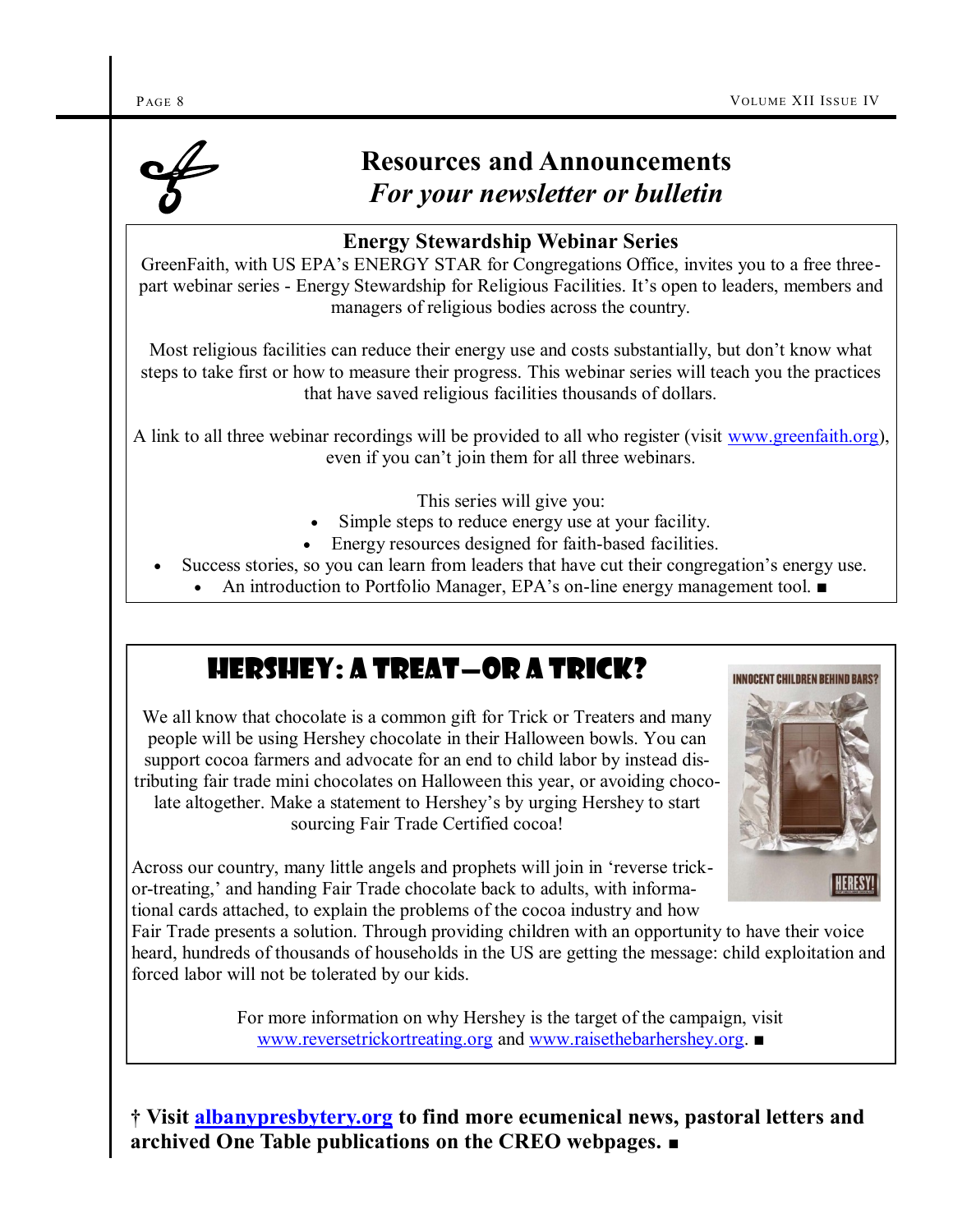### **Hurricanes Irene and Lee: After the Storms**

The Capital Region Theological Center is an ecumenical hub of timely information for those affected and those who want to help out. Please visit [www.capitalrtc.org](http://capitalrtc.org/main/index.php?m=1&p=33) for regularly updated info.



"Doing Pastoral Care in a Time of Disasters: Issues, Challenges and Solutions" Wednesday, October 19, 2011 from 9:00am-12:00noon Cobleskill United Methodist Church, 107 Chapel St, Cobleskill

Presented by Rev. Dr. William Grosch, Rev. Fr. George Brennan, and Rev. Dr. Alan Rhodes, the purpose of this workshop is to help in equipping clergy and congregational caregivers in being able to identify and respond to issues that arise among their faith communities after disasters. This workshop is for anyone who is helping survivors, whether clergy or laity. For further information please call Pastor Rhodes at 518-875-6375. ■

As debates over the federal budget continue, the most vulnerable and poor members of our society are being forgotten. Visit [www.circleofprotection.us,](http://www.circleofprotection.us) [www.nccendpoverty.org,](http://www.nccendpoverty.org/take%20action/faithfulbudget.php) and [www.sojo.net](http://sojo.net/index.cfm?action=news.display_article&mode=p&NewsID=9655) to join many local and thousands of faith leaders across the nation in letters to the Obama administration and Congress calling on them to re-direct their priorities to care for the "least of these."

### **Visiting Nurse Association**

\* Faith in Action Care Team Members

Provide assistance and non-medical support to individuals in need of assistance (care partners) and their families. Choose services you're comfortable with and at times that are convenient for you. We value your unique talents and strengths and Team members receive comprehensive training, and support and cooperation from fellow team members. Eddy VNA Volunteers play a vital role in providing and enhancing the quality of the services we provide our patients and our highly respected by the Eddy's employees.

> Please contact: Joan Laviolette, Director of Volunteer Services, Eddy VNA, 386-3631, or email [laviolettej@nehealth.com](mailto:laviolettej@nehealth.com). ■

### **Food Help NY: Connecting Your Members to Nutrition Support**

Are you seeing more families in need of food assistance than ever before? Is your congregation struggling to find ways to help these families?

Of all the food provided to meet the nutritional needs of those threatened with hunger, 94 percent comes from the government, and 6 percent from private charity. Even modest reductions in government programs will quickly overshadow all the good done by church and private groups. Hunger Solutions New York (formerly The Nutrition Consortium of NYS) can help you connect children, families, and older adults to nutrition assistance programs. Visit [FoodHelpNY.org](http://www.foodhelpny.org) or call 1-800-865-5542 to connect with Nutrition Outreach and Education Coordinators in your area. ■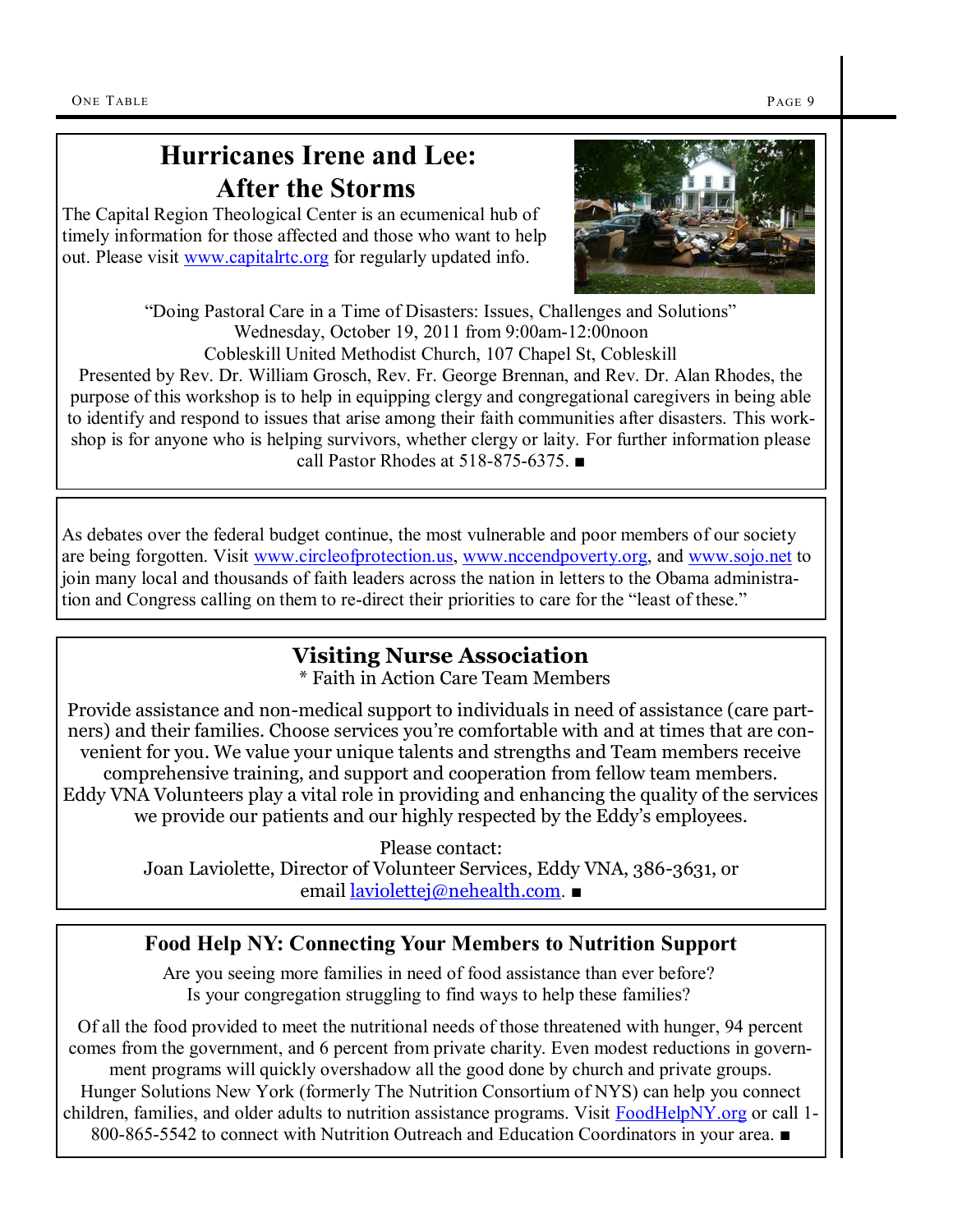## New Web-Based Curriculum Addresses Faithful Citizenship

*Dana Horell, Executive Director*

CENTER FOR THE C[ONGREGATION](http://www.congregationinpubliclife.org/) IN PUBLIC **L[IFE](http://www.congregationinpubliclife.org/)** 

 The [Center for the Congregation in Public](http://www.congregationinpubliclife.org/)  [Life,](http://www.congregationinpubliclife.org/) an affiliate of [Colgate Rochester Crozer](http://www.crcds.edu/)  [Divinity School,](http://www.crcds.edu/) has issued a web curriculum to promote faithful citizenship and deepen respect for the common good.

 As we wrestle with questions like jobs, health, security and ecology, there is a deeper question below the surface: ‗Am I responsible solely for myself and my next of kin or for the wider common good?' Our faith traditions are best equipped to answer this question, and how we answer may determine not only the shape of our neighborhoods but the world our children inherit.

 Designed as a six-week study course, *Faithful Citizen* includes:

- Study Guide with a 10 page lesson for group study.
- Videos—3–4 minutes long—addressing dilemmas created by the current global situation. Rather than attempting to resolve issues, these brief film clips create a shared experience as course participants and facili-

tator make what they will of the film.

 Video conversations between Robert Bellah, sociologist of religion and author of *[Habits of](http://www.amazon.com/Habits-Heart-Individualism-Commitment-American/dp/0520254198/ref=sr_1_1?s=books&ie=UTF8&qid=1315590333&sr=1-1)  [the Heart: Individualism and Commitment in](http://www.amazon.com/Habits-Heart-Individualism-Commitment-American/dp/0520254198/ref=sr_1_1?s=books&ie=UTF8&qid=1315590333&sr=1-1)  [American Life](http://www.amazon.com/Habits-Heart-Individualism-Commitment-American/dp/0520254198/ref=sr_1_1?s=books&ie=UTF8&qid=1315590333&sr=1-1)* and Donald W. Shriver, Jr., Emeritus President of Union Theological Seminary in NYC.

Study Guide sessions topics include: **From Indi**vidualist to Faithful Citizen. "Why worry about the world's troubles? I've got enough of my own!" - **Global Economy:** "Is my job going to China?" - **Global Ecology:** "I've changed my light bulbs. Now what?" - Global Security and Governance: "Why don't I feel safe? And besides, why do they hate us?" - **Global Health:** "Why risk getting shots if plenty of other people refuse to be immunized?‖ - **Church and Family as Schools of Civic Virtue: "How can** we teach citizenship? We don't have time to eat together!"

 The Center offers resources to congregations engaged in outreach and social justice ministry. Visit our website for more information on this curriculum and other training seminars: [www.congregationinpubliclife.org](http://www.congregationinpubliclife.org/). ■

### Concert for LGBT Inclusion in Faith Communities

*Marilyn Paarlberg, Coordinator* ROOM FOR ALL

 Room for All, an organization of Reformed Church in America (RCA) members supporting, educating and advocating for full inclusion of lesbian, gay, bisexual and transgender (LGBT) persons in the life and ministry of the RCA, will host a benefit concert featuring the Albany Gay Men's Chorus on Friday, November 4, at 7:30 pm. at the First Church in Albany, 110 N. Pearl **Street**.

 This popular group of singers seeks to entertain and enlighten through a varied repertoire of vocal music in the rich tradition of male choral singing. The Chorus promotes pride in and acceptance of the gay community and builds bridges through positive contributions to the

greater Capital region.

 The program will include several musical selections by the choir and soloists, storytelling, and an exhibit of The Shower of Stoles. This extraordinary collection of liturgical stoles celebrates the lives of LGBT people of faith who serve their communities in countless ways, while also lifting up those who have been excluded from service because of their sexual orientation or gender identity. The collection bears witness to the huge loss of leadership that the church has brought upon itself because of its own unjust policies.

 The event is free and open to the public; there will be a freewill offering received to benefit the work of Room for All. Refreshments will be served. For further information, call 462-6040 or visit [www.roomforall.org.](http://www.roomforall.org) ■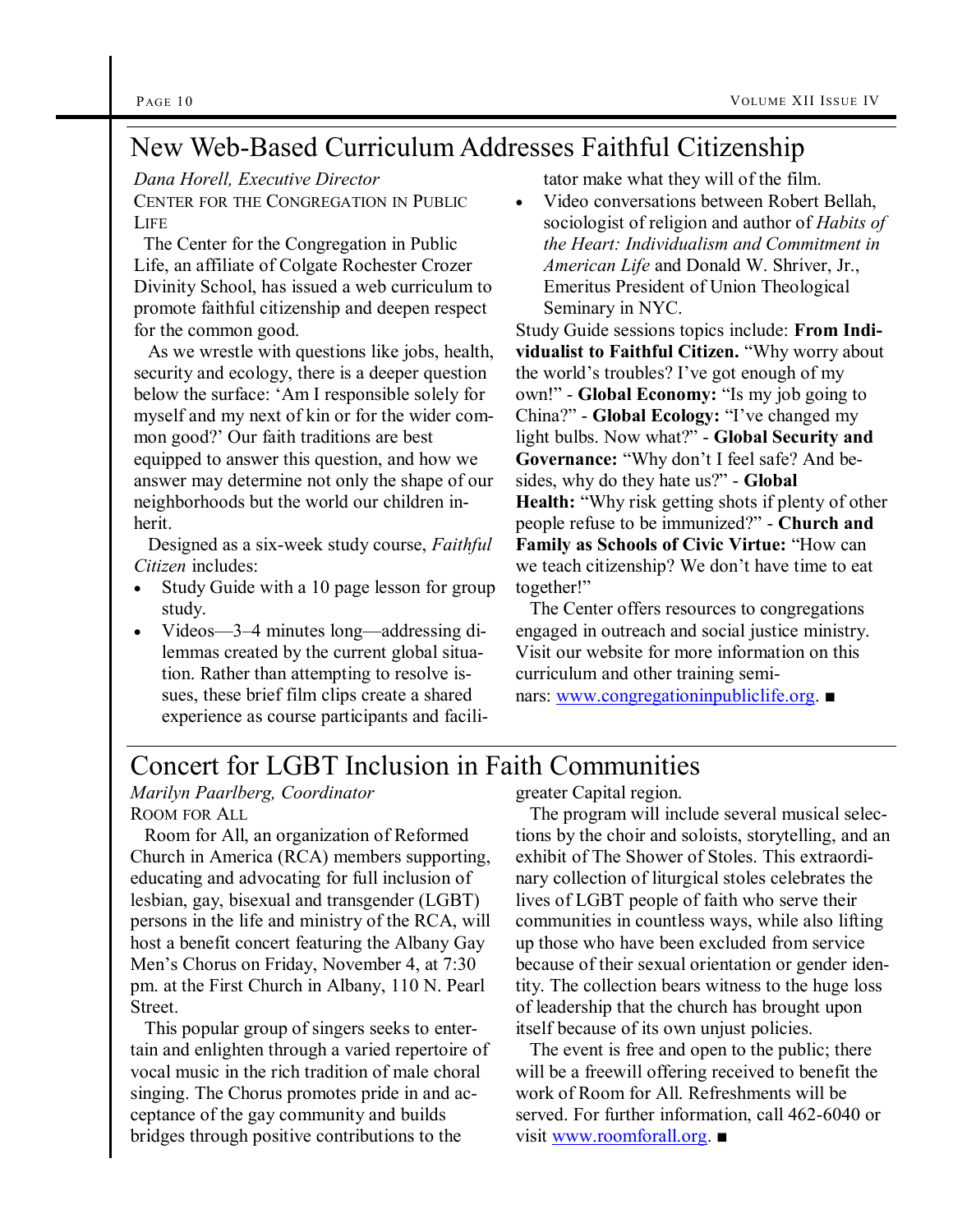### Go tell it... EVERYWHERE! You've heard of Earth Day? Well now there's Food Day! Congregations seeking information about eating locally, healthfully, and supporting our own farmers, and congregations who have information to share about your own food pantries are encouraged to get involved! The first annual Food Day will be on **October 24** - a national day of awareness for local food production, healthful eating and access to healthier foods. Join Food Day activities in our area with the **Capital Region Food Day Celebration** at the Shaker Heritage site in Colonie on Oct 24, from 10am-Noon. It will be a great opportunity to share and receive information while supporting the goals of the day. Please contact any of the Steering Committee members for details: Amy Klein, Capital District Community Gardens  $\frac{\text{amy}(a) \cdot \text{cdcg}}{\text{cmy}}$  or 518-274-8685; Michael Seserman, American Cancer Society [Mi](mailto:Michael.Seserman@cancer.org)[chael.Seserman@cancer.org](mailto:Michael.Seserman@cancer.org) or 518-454-4016;

Amy Ellis, Honest Weight Food Coop [amy@honestweight.coop](mailto:amy@honestweight.coop) or 518-482-2667; Anne Marsolais, American Diabetes Association [AMarsolais@diabetes.org](mailto:AMarsolais@diabetes.org) or 518-218-1755.

**†** *The Capital Region Theological Center is an ecumenical project offering training for laity and clergy. Registration required: (518)462-2470 or [www.capitalrtc.org.](http://www.capitalrtc.org) Scholarships and group discounts available for most classes.* 

The Apostle Paul taught that we must *"be transformed by the renewing of our minds."* We are encouraged to be intentional about finding ways to grow in our faith, our understanding, and our desire to know Christ better. Which of these courses is right for *you*?

### *"Opening the Doors: Welcoming the Differently-Abled", w/ Rev. Catherine Patterson, NYS*

*OPWDD, Thurs., Oct.27, 9am-3pm,* Designed to help faith leaders reach out to individuals and families of people with developmental disabilities who wish to belong to a faith community.

*Boundary Awareness, w/ Rev. Dr. Davis Olsen , Thurs., Nov. 3, 9am-3pm,* Explore role relationship tensions and why boundaries do or do not hold. For all congregational leaders and those who minister to children, teens, adults, or any specialized ministry. *God in the Details: A Faith & Science Dialogue, w/ Rev. Dr. Wesley Wildman, Sat., Nov. 5, 9am-3pm,* The more we learn from science, the more we begin to grasp the fullness of God's glory! Explore cosmology & creation, evolution and human nature. *Go Ye: The Nuts & Bolts of Planning a Mission Trip- A Resource Sharing Event, w/a Panel of Area Presenters, Sat., Nov. 19, 9am-12:30pm,* Ever wondered how to put together a mission trip- and do it well? Hear about planning, fundraising, finding volunteers, & more!

**†** The Capital Area Council of Churches annual **Musical Celebration,** Oct. 30, 3pm, at All Saints Catholic Church in Albany. Performers will include the Festival Celebration Ecumenical Choir, the Bell Choir of First Presbyterian Church, and the choir of the host church. Call 518-462-5450 or email [Ca](mailto:CapAreaCC@aol.com)[pAreaCC@aol](mailto:CapAreaCC@aol.com) for more.

**†** [Kristallnacht Interfaith Commemoration-](http://www.holocausteducation.org/)

Nov. 9, 7pm, Page Hall, 135 Western Ave., on the SUNY Albany Campus. Kristallnacht, "the night of broken glass" on Nov. 9-10, 1938, is considered to mark the beginning of the Holocaust. Premiere screening of the film "Inside Hana's Suitcase," an inspiring documentary about the delivery of a battered suitcase to the Tokyo Holocaust Museum, leading a Japanese teacher to unravel the mystery of its owner, a young Jewish girl sent to a Nazi concentration camp. The event will feature George Brady, Hana's brother from Toronto, and Fumiko Ishioka, the teacher from the Tokyo Holocaust Museum. Free and open to the public. Call the Holocaust Survivors and Friends Center at 694- 9984 for more information. ■